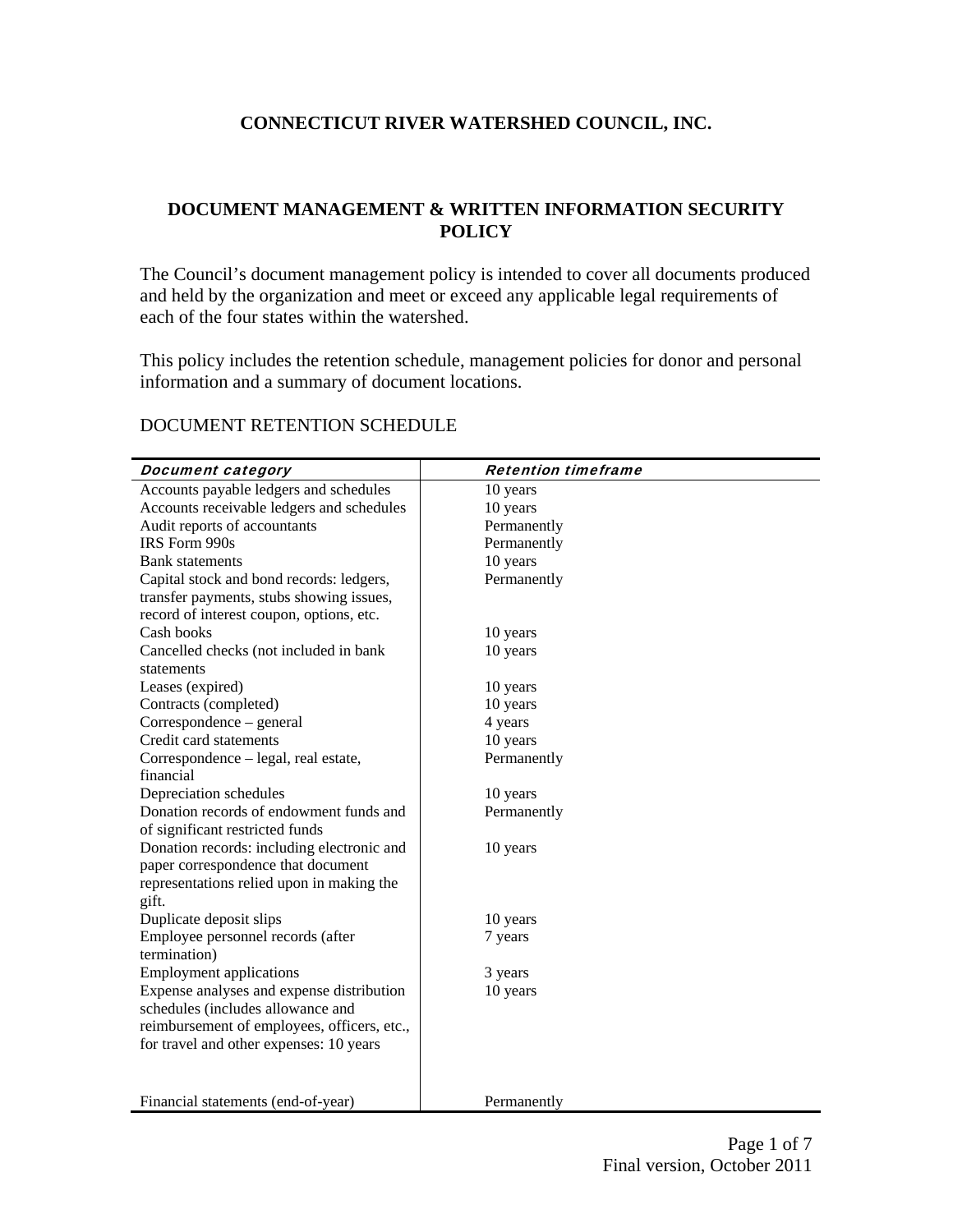| General ledgers and EOY statements           | Permanently |
|----------------------------------------------|-------------|
| Insurance policies, claims, accident reports | Permanently |
| Inventories                                  | 10 years    |
| Invoices (to customers; from vendors)        | 10 years    |
| Journals & subsidiary ledgers                | 10 years    |
| Minutes of Board of Trustees meetings;       | Permanently |
| by-laws and articles of incorporation        |             |
| Payroll records and summaries                | 10 years    |
| Purchase orders                              | 3 years     |
| Sales records                                | 10 years    |
| Subsidiary ledgers                           | 10 years    |
| <b>Timesheets</b>                            | 10 years    |
| Voucher register & schedules                 | 10 years    |
| Volunteer records                            | 3 years     |

**Warning:** All permitted document destruction shall be halted if the organization is being investigated by a governmental law enforcement agency, and routine destruction shall not be resumed without the written approval of legal counsel or the Chief Executive Officer.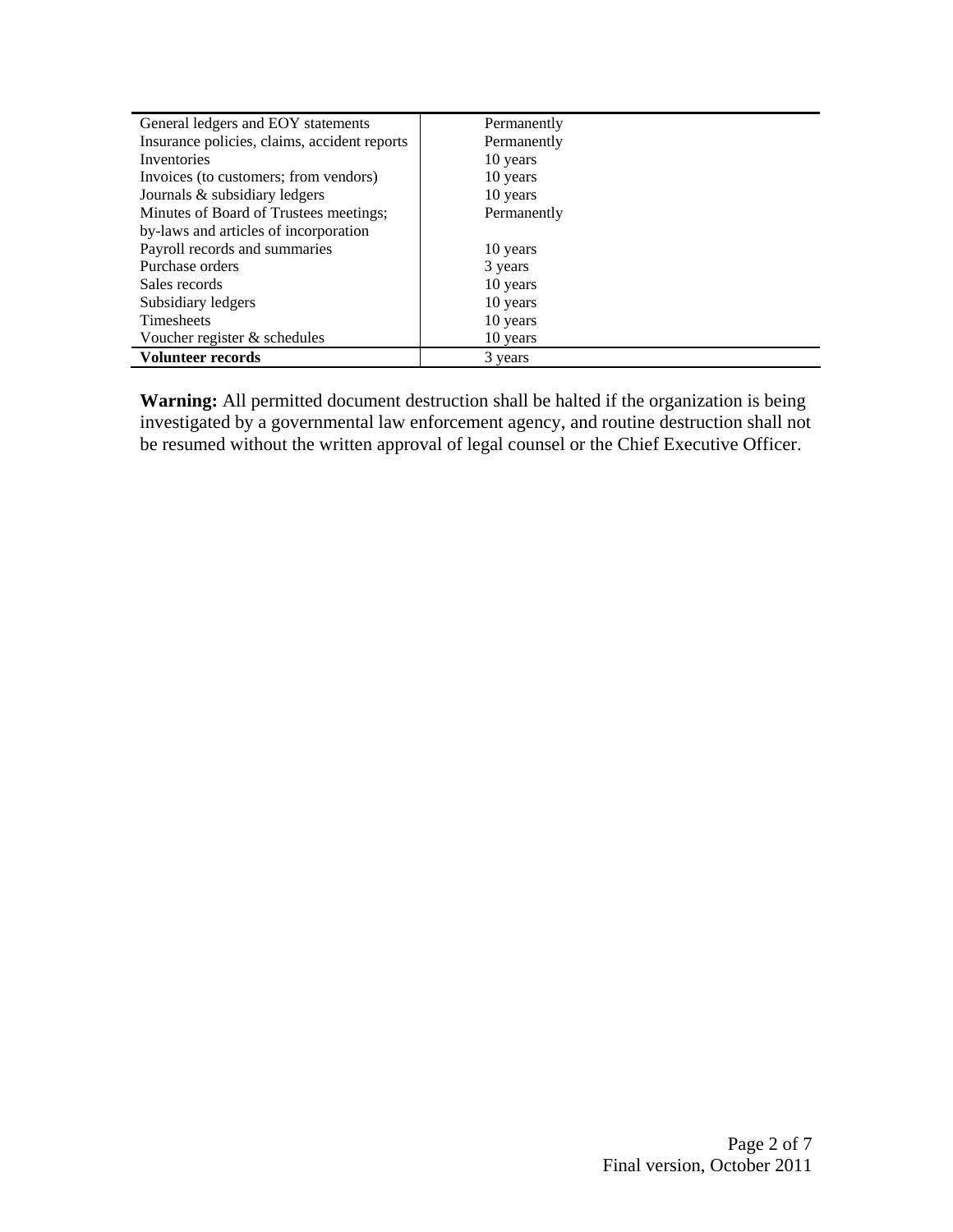### COMPREHENSIVE WRITTEN INFORMATION SECURITY PLAN To comply with: Massachusetts 201 CMR 17.00

#### PART ONE: OBJECTIVES, DEFINITIONS & STANDARDS

#### I. OBJECTIVES:

Our objective, in the development and implementation of this comprehensive written information security program ("WISP"), is to create effective administrative, technical and physical safeguards for the protection of personal information of residents of the Commonwealth of Massachusetts, and to comply with obligations under 201 CMR 17.00. The WISP sets forth our procedure for evaluating our electronic and physical methods of accessing, collecting, storing, using, transmitting, and protecting personal information of residents of the Commonwealth of Massachusetts.

#### *While this WISP is intended to comply with Massachusetts legislation established to protect the personal information of Massachusetts residents, CRWC's objective is to protect the personal information of all of its donors, members, supporters and staff, no matter in what state they reside.*

*For purposes of this WISP, "personal information" means an individual's first name and last name or first initial and last name in combination with any one or more of the following data elements that relate to such resident: (a) Social Security number; (b) driver's license number or state-issued identification card number; or (c) financial account number, or credit or debit card number, with or without any required security code, access code, personal identification number or password, that would permit access to a resident's financial account; provided, however, that "personal information" shall not include information that is lawfully obtained from publicly available information, or from federal, state or local government records lawfully made available to the general public.* 

### II. PURPOSE:

The purpose of the WISP is to: (a) Ensure the security and confidentiality of personal information; (b) Protect against any anticipated threats or hazards to the security or integrity of such information (c) Protect against unauthorized access to or use of such information in a manner that creates a substantial risk of identity theft or fraud.

### III. SCOPE:

In formulating and implementing the WISP, CRWC shall:

- Identify reasonably foreseeable internal and external risks to the security, confidentiality, and/or integrity of any electronic, paper or other records containing personal information;
- Assess the likelihood and potential damage of these threats, taking into consideration the sensitivity of the personal information;
- Evaluate the sufficiency of existing policies, procedures, customer information systems, and other safeguards in place to control risks;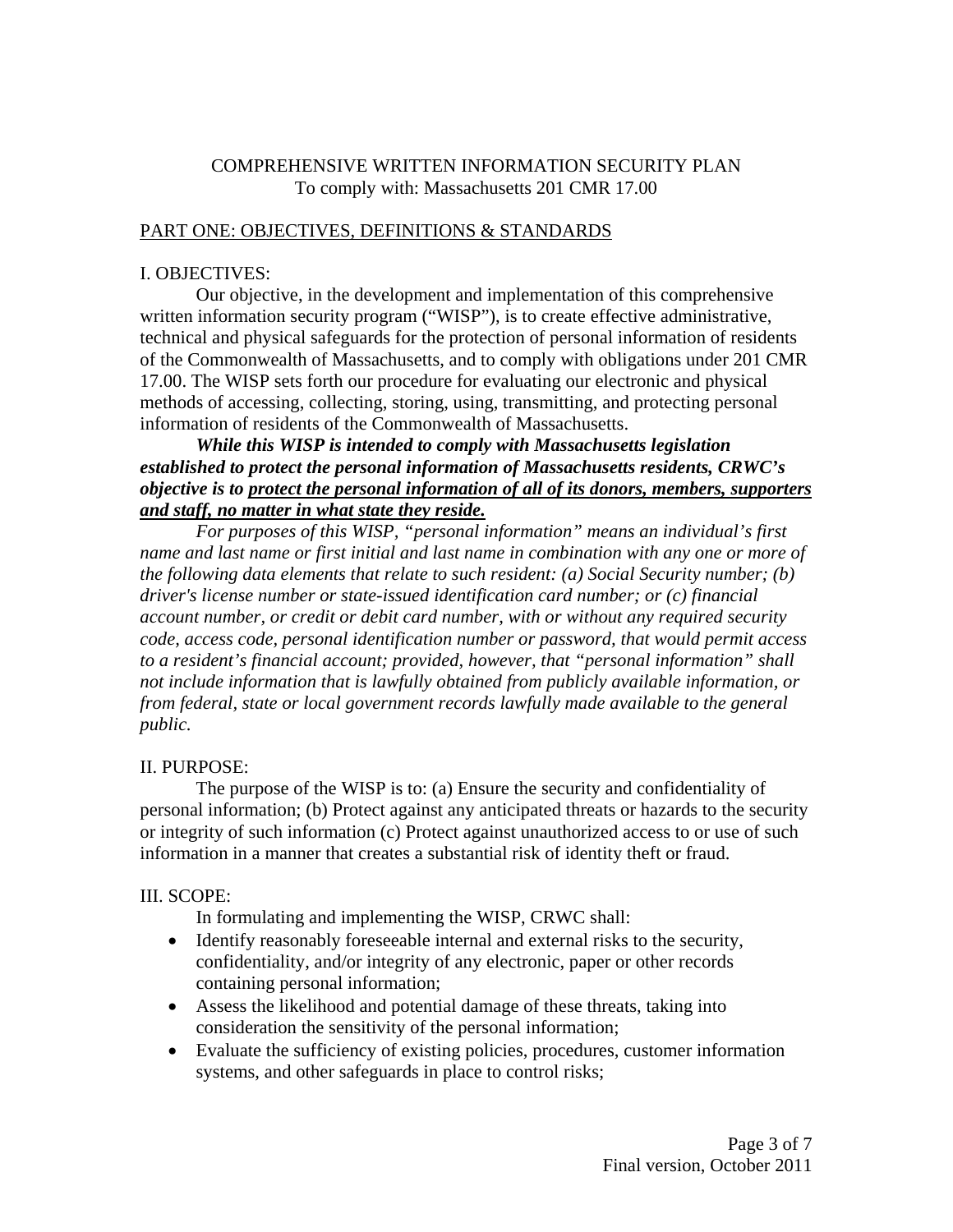- Design and implement a WISP that puts safeguards in place to minimize those risks, consistent with the requirements of 201 CMR 17.00; and
- Regularly monitor the effectiveness of those safeguards.

## IV. DATA SECURITY COORDINATOR:

CRWC has designated Alan Morgan, Office Manager, to implement, supervise and maintain the WISP. This designated employee (the "Data Security Coordinator") will be responsible for:

- Initial implementation of the WISP;
- Training employees;
- Regular testing of the WISP's safeguards;
- Evaluating the ability of each of our third party service providers to implement and maintain appropriate security measures for the personal information to which we have permitted them access, consistent with 201 CMR 17.00; and requiring such third party service providers by contract to implement and maintain appropriate security measures;
- Reviewing the scope of the security measures in the WISP at least annually, or whenever there is a material change in our business practices that may implicate the security or integrity of records containing personal information; and
- Conducting an annual training session for all owners, managers, employees and independent contractors, including temporary and contract employees who have access to personal information on the elements of the WISP. All attendees at such training sessions are required to certify their attendance at the training, and their familiarity with CRWC's requirements for ensuring the protection of personal information.

### V. INTERNAL RISKS:

To combat internal risks to the security, confidentiality, and/or integrity of any electronic, paper or other records containing personal information, and evaluating and improving, where necessary, the effectiveness of the current safeguards for limiting such risks, the following measures are mandatory and are effective immediately:

- A copy of the WISP shall be distributed to each employee who shall, upon receipt of the WISP, acknowledge in writing that he/she has received a copy of the WISP.
- There shall be immediate retraining of employees on the detailed provisions of the WISP.
- Employment shall be amended immediately to require all employees to comply with the provisions of the WISP, and to prohibit any nonconforming use of personal information during or after employment; with mandatory disciplinary action to be taken for violation of security provisions of the WISP (The nature of the disciplinary measures may depend on a number of factors including the nature of the violation and the nature of the personal information affected by the violation).
- The amount of personal information collected shall be limited to that amount reasonably necessary to accomplish CRWC's legitimate business purposes, or necessary to us to comply with other state or federal regulations.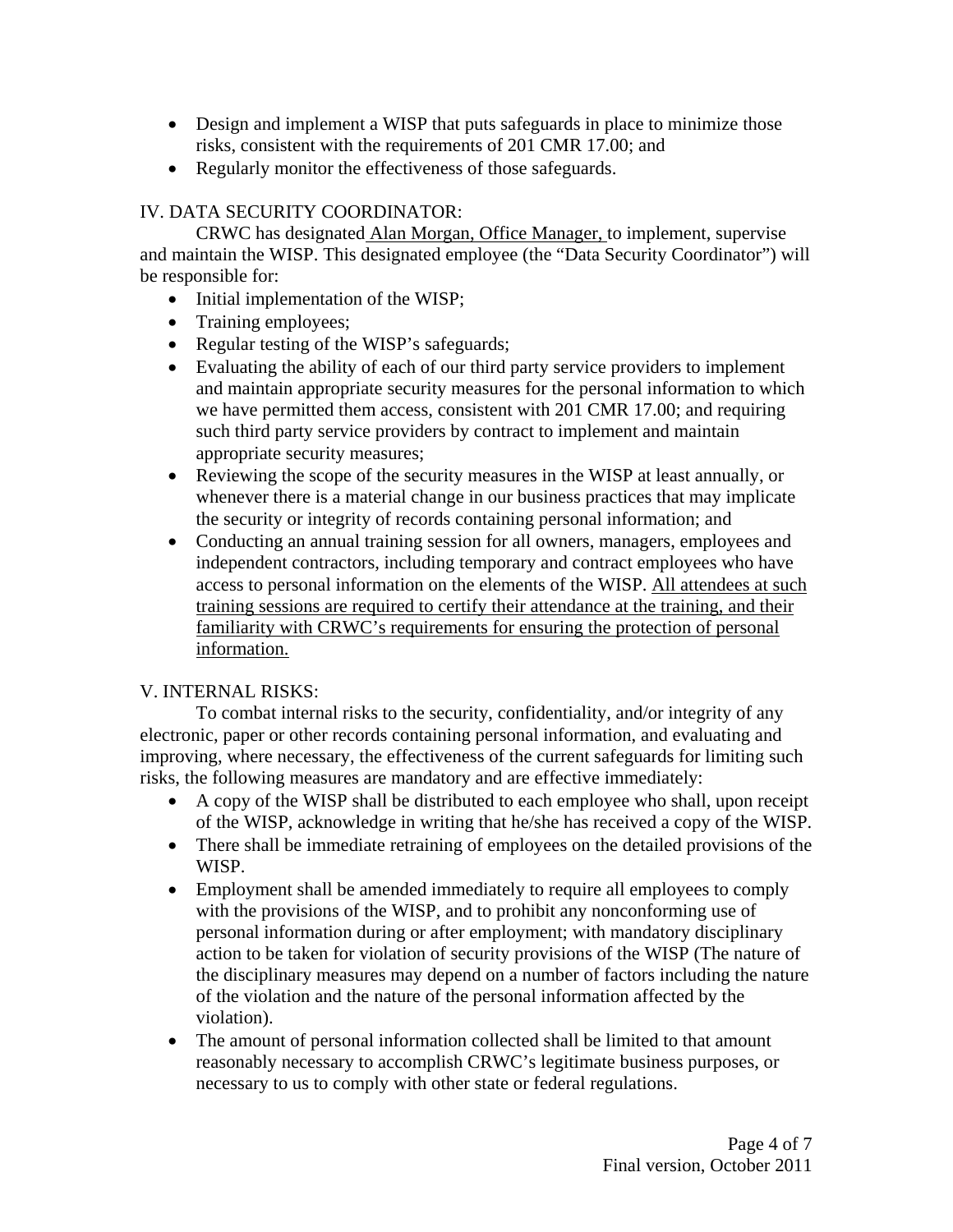- Access to records containing personal information shall be limited to those persons who are reasonably required to know such information in order to accomplish our legitimate charitable purposes or to enable us to comply with other state or federal regulations.
- Electronic access to user identification after multiple unsuccessful attempts to gain access shall be blocked.
- All security measures shall be reviewed at least annually, or whenever there is a material change in our business practices that may reasonably implicate the security or integrity of records containing personal information. The Data Security Coordinator shall be responsible for this review and shall fully apprise management of the results of that review and any recommendations for improved security arising out of that review.
- Terminated employees shall return all records containing personal information, in any form, that may at the time of such termination be in the former employee's possession (including all such information stored on laptops or other portable devices or media, and in files, records, work papers, etc.)
- A terminated employee's physical and electronic access to personal information shall be immediately blocked. Such terminated employee shall be required to surrender all keys, IDs or access codes or badges, business cards, and the like, that permit access to CRWC's premises or information. A terminated employee's remote electronic access to personal information shall be disabled; his/her voicemail access, e-mail access, internet access, and passwords shall be invalidated. The Data Security Coordinator shall maintain a highly secured master list of all lock combinations, passwords and keys.
- Current employees' user ID's and passwords shall be changed periodically.
- Access to personal information shall be restricted to active users and active user accounts only.
- Employees are encouraged to report any suspicious or unauthorized use of customer information.
- Whenever there is an incident that requires notification under M.G.L. c. 93H, §3, there shall be an immediate mandatory post-incident review of events and actions taken, if any, with a view to determining whether any changes in our security practices are required to improve the security of personal information for which we are responsible.
- Employees are prohibited from keeping open files containing personal information on their desks when they are not at their desks.
- At the end of the work day, all files and other records containing personal information shall be secured in a manner that is consistent with the WISP's rules for protecting the security of personal information.
- Each department shall develop rules (bearing in mind the business needs of that department) that ensure that reasonable restrictions upon physical access to records containing personal information are in place, including a written procedure that sets forth the manner in which physical access to such records in that department is to be restricted; and each department shall store such records and data in locked facilities, secure storage areas or locked containers.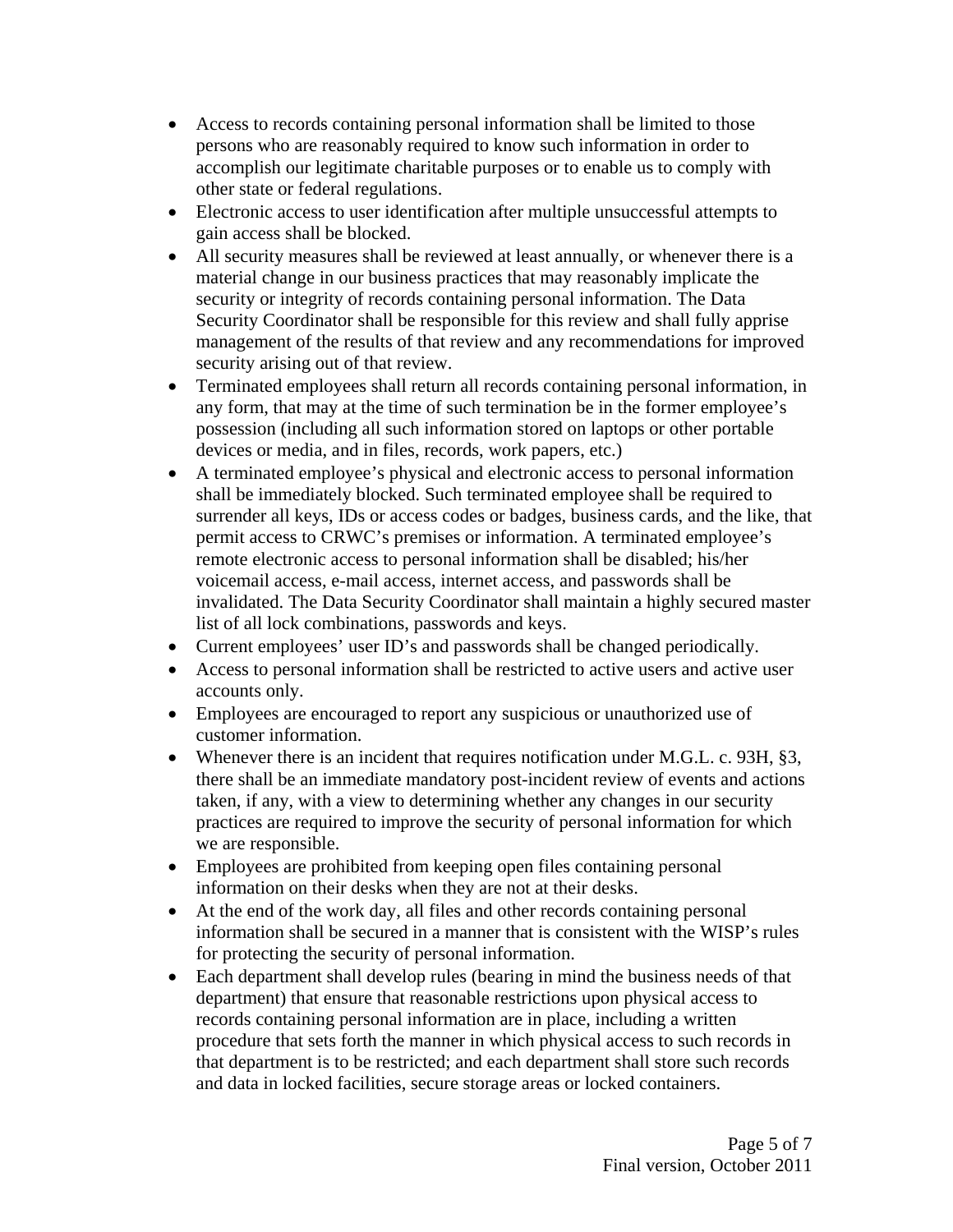- Access to electronically stored personal information shall be electronically limited to those employees having a unique log-in ID; and re-log-in shall be required when a computer has been inactive for more than a few minutes.
- Visitors' access shall be restricted to one entry point for each building in which personal information is stored, and visitors shall be required to present a photo ID, sign-in and wear a plainly visible "GUEST" badge or tag. Visitors shall not be permitted to visit unescorted any area within our premises that contains personal information.
- Paper or electronic records (including records stored on hard drives or other electronic media) containing personal information shall be disposed of only in a manner that complies with M.G.L. c. 93I.

# VI. EXTERNAL RISKS

To combat external risks to the security, confidentiality, and/or integrity of any electronic, paper or other records containing personal information, and evaluating and improving, where necessary, the effectiveness of the current safeguards for limiting such risks, the following measures shall be taken:

- There shall be reasonably up-to-date firewall protection and operating system security patches, reasonably designed to maintain the integrity of the personal information, installed on all systems processing personal information.
- There shall be reasonably up-to-date versions of system security agent software which must include malware protection and reasonably up-to-date patches and virus definitions, installed on all systems processing personal information.
- To the extent technically feasible, all personal information stored on laptops or other portable devices shall be encrypted, as must all records and files transmitted across public networks or wirelessly, to the extent technically feasible. Encryption here means the transformation of data into a form in which meaning cannot be assigned without the use of a confidential process or key, unless further defined by regulation by the Office of Consumer Affairs and Business Regulation.
- All computer systems must be monitored for unauthorized use of or access to personal information.
- There shall be secure user authentication protocols in place, including: (1) protocols for control of user IDs and other identifiers; (2) a reasonably secure method of assigning and selecting passwords, or use of unique identifier technologies, such as biometrics or token devices; and (3) control of data security passwords to ensure that such passwords are kept in a secure location.

# PART TWO: CRWC OPERATIONS & PROCEDURES

Personal information obtained via USPS:

- Mail is dropped by postal carrier through slot in an exterior door. As soon as received, staff shall sort the mail. Mail that includes personal information shall be placed immediately in the designated locked cabinet.
- During data entry of personal information, staff shall observe practices outlined above.